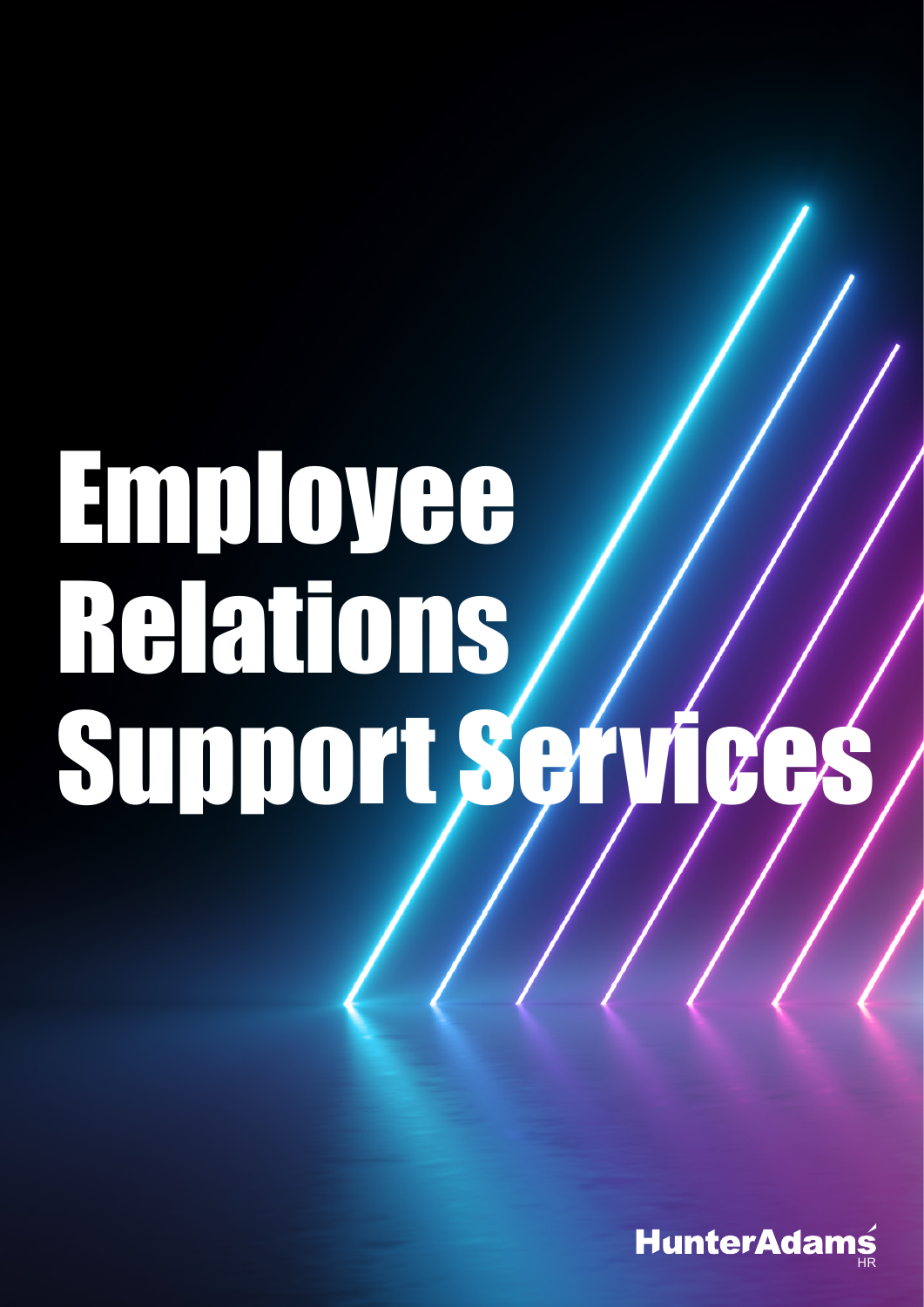# The need for independence

At Hunter Adams we have a first-class team of employee relations (ER) experts who can support you at each step when it comes to issues such as grievances, disciplinaries and whistle-blowing cases. We partner with clients across all sectors to help them manage these sensitive situations.

Having an experienced independent third party involved not only helps to ensure you remain legally compliant, but it can make for a smoother process for all concerned.

## Helping prevent small problems from becoming big ones

Often we find that clients get in touch when a problem has been ongoing for an extended duration and things have grown to the point of crisis. Getting in touch early to obtain advice and support can help to prevent issues from escalating, but where problems have already grown, we can still help to:

- Run an independent process, or support you to get your process right
- Aid timely engagement and feedback to support with attendance and performance
- Talk managers through how to tackle an issue, providing guidance scripts to help where they may feel uncertain. This may relate to: probationary review process; absence management; performance improvement/management; disciplinary and grievance investigations; change management.
- Provide step-by-step coaching can be provided with or without draft documentation to help manage the move through any concerns or issues
- Independently manage investigations for you if an issue has already reached crisis point, formal investigation of an issue is required (disciplinary/grievance/whistleblowing) and your resources are stretched or an independent person is required due to the specific circumstances. We can manage the process and provide you with a detailed report of findings and recommendations.

Hunter Adams can guide you through whatever situation arises with the aim of getting you to where you want to be.

## What we offer

- Provision of practical HR advice around how to get to your desired outcome, taking account of employment law and managing risk
- Support with drafting employee communications and specific management guidance
- Coaching managers step-by-step on how to approach employee relations issues, which increases skill level, confidence and ownership of issues
- Strategies to help reduce absenteeism
- Independent mediation, offering a safe, effective and confidential process for all parties in dispute to find their own solutions and reach agreement.
- Attendance at meetings either remote or in person dependent on location, situation and budget

We have the skills and experience to help you navigate a wide variety of employee relations issues in a way which gets you to the right result with management of risk. Whilst our team are experienced HR practitioners who understand employment law, they are not lawyers. They guide clients through processes taking employment law into account.

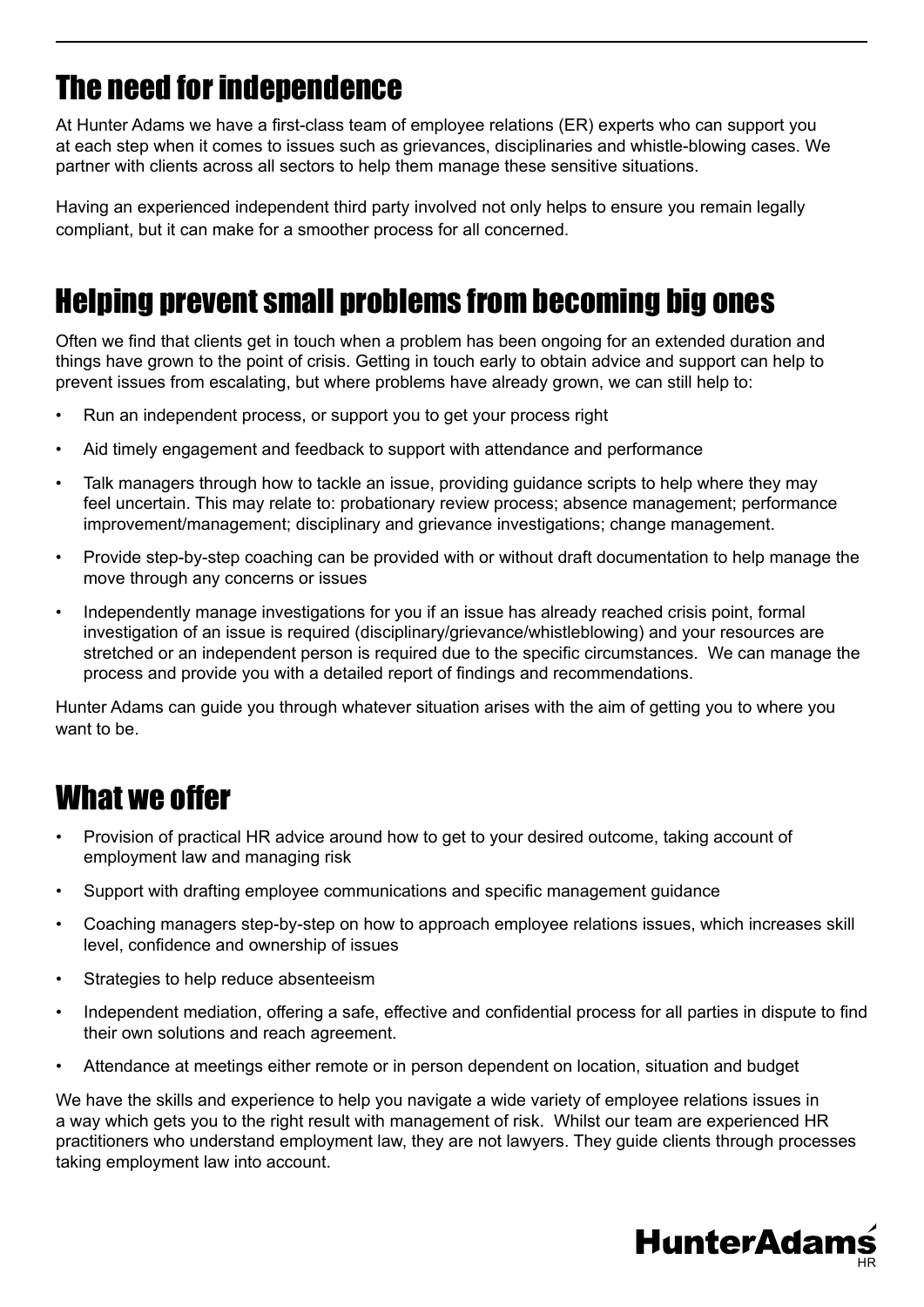## Our process

The Hunter Adams employee relations experts use tried and tested processes and formats to thoroughly investigate, report findings, make recommendations & observations, and provide robust outcomes for our cases. By tapping into their own experience of best practice and case law, as well as that of the wider team, we can ensure every client receives a thoroughly detailed, high-quality service and a follow-up report to help them to make robust decisions and manage any risk to their business. When managing an employee relations process on behalf of a client, our Associate Consultants operate an in depth 'peer review' process to ensure a Hunter Adams Business Manager has reviewed the details of the investigation, the findings and the output; ensuring the highest quality service is always being provided.

## How we'll deliver for you

Depending on the scale of your challenge, we can deliver on an ad-hoc consultancy basis, or we can provide you with a dedicated interim consultant who will work with you in-house. We have an in-house team of senior HR professionals based across the UK, as well as a strong and trusted network of associate consultants.

## Our clients

| <b>Retail</b>                     | <b>Legal</b>          | <b>Public Sector</b>                   |
|-----------------------------------|-----------------------|----------------------------------------|
| <b>Technology</b>                 | <b>Manufacturing</b>  | <b>Professional</b><br><b>Services</b> |
| <b>Finance</b>                    | <b>Education</b>      | Oil & Gas<br><b>Supply Chain</b>       |
| <b>Third Sector</b>               | <b>Pharmaceutical</b> | <b>Health Care</b><br><b>Providers</b> |
| <b>Start-Ups /</b><br><b>SMES</b> | Media                 | <b>Hospitality</b>                     |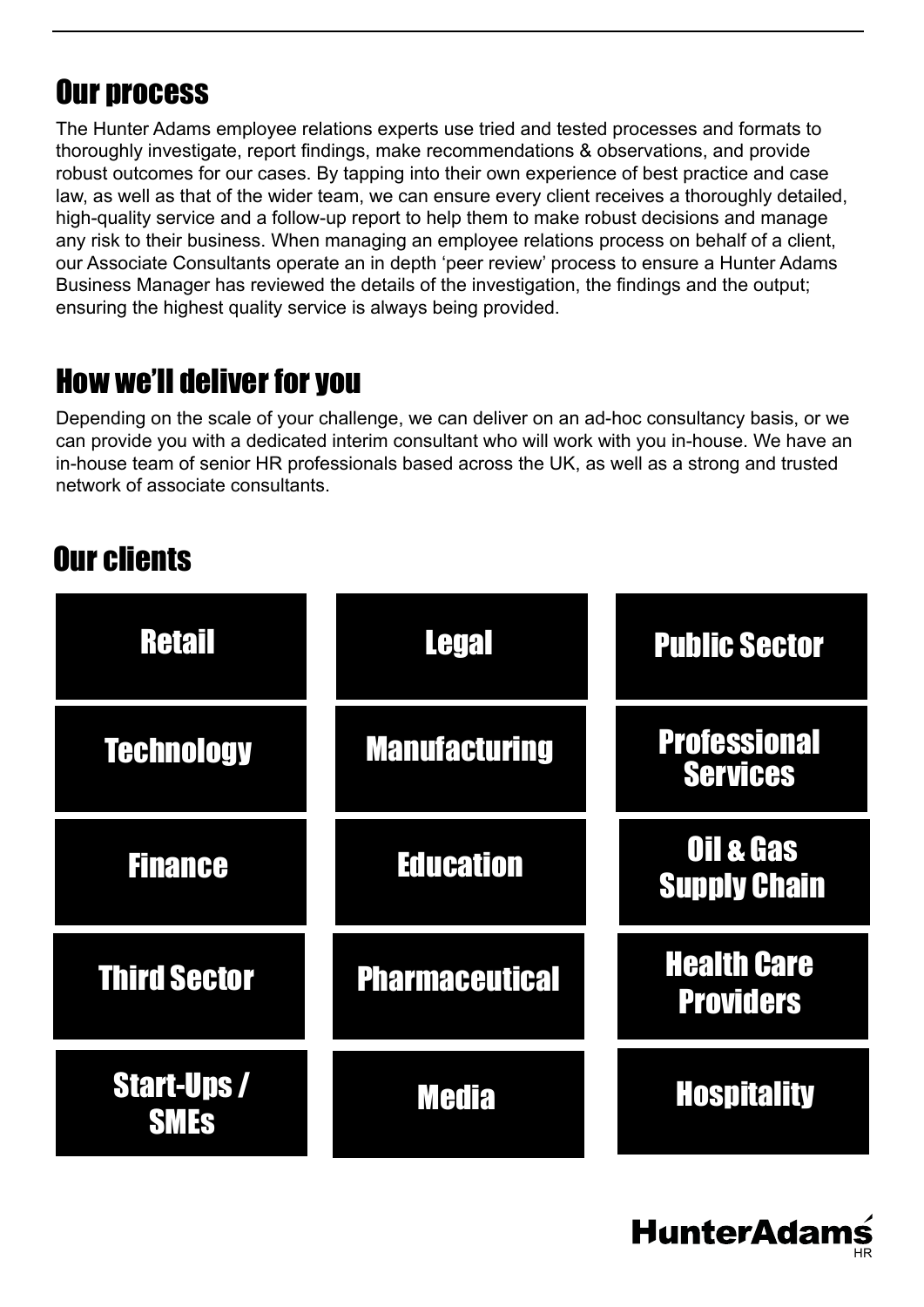## A snapshot of recent cases

#### **Sensitive & complex grievance investigations**

- Sexual harassment cases, sexual discrimination cases, data breaches, breach of company policy, inappropriate, intimidating, indecent and/or immoral behaviour, equal pay claims, including those raised by Senior Managers and against Founders, Partners, Managing Directors, CEO's and board members, as well as other employees and those raised by multiple parties in relation to the same issue
- Cases relating to a variety of factors including claims of serious bullying, harassment and fraudulent activities by a variety of employees including senior management, CEO and board members

#### **Disciplinary investigations, disciplinary hearings & appeals against dismissal**

- Complex disciplinary processes up to and including CEO level dismissals
- Redundancy dismissals, including multiple complex appeals against redundancy termination where claims of disability, age and/or sex discrimination have been made
- Allegation of malicious personal data breach
- Allegations of fraudulent practices by MD/ Founding Partner

#### **Setting up and facilitating a bullying and harassment helpline**

• A confidential and independent helpline provided by the company to enable employees to discuss any concerns that they were having regarding any experiences they had regarding bullying and harassment, providing an opportunity to discuss any options open to them to resolve.

| Whistleblowing                    | Provision of guidance and support to<br>clients in relation to                                                       |  |
|-----------------------------------|----------------------------------------------------------------------------------------------------------------------|--|
| <b>Bullying and harassment</b>    | Management of complex and high-risk<br>absence, including facilitation of return to<br>work processes where required |  |
| <b>Employment status concerns</b> |                                                                                                                      |  |
| Health and safety concerns        | Management of ill health capability<br>processes through to ill health retiral<br>where appropriate                  |  |
| Child protection concerns         |                                                                                                                      |  |
| <b>Fraud concerns</b>             | Management of processes relating to<br>allegations of high-risk behaviour resulting<br>in reportable injuries        |  |